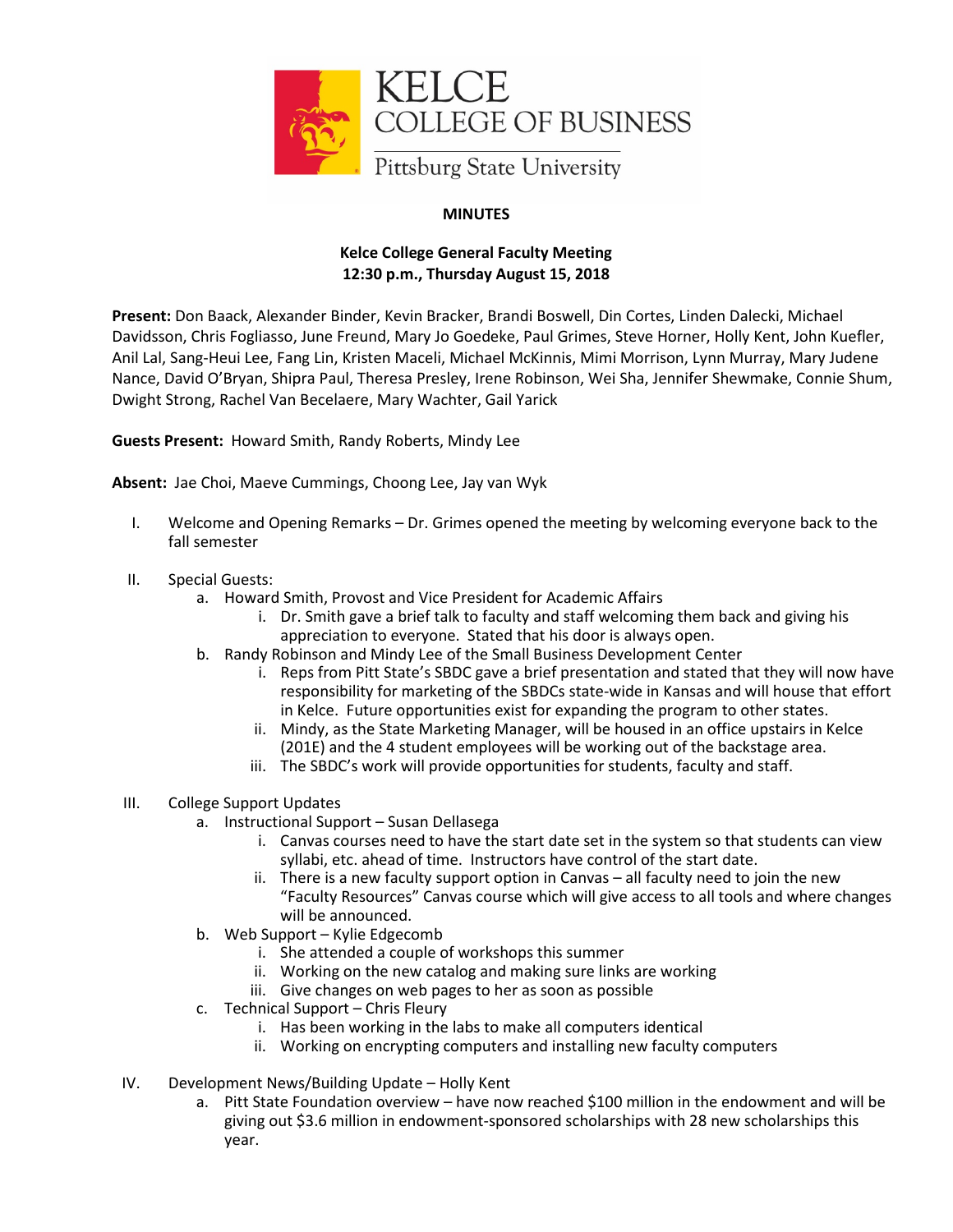- b. Building is still a top priority \$11.5 million committed to the project including R&R funds. Total cost of renovation has increased because cost of materials is continuing to increase. Total costs may possibly exceed \$20M.
- c. New initiatives international giving; on-line giving; creative ways for individuals to give (through corporations, foundations and businesses); working on creating more scholarships especially from corporations.
- d. Golf Tournament October 7 in Johnson County
- e. Rua Box at Homecoming football game with Kelce Hosting October 19
- V. Updates
	- a. Academic Advising and Career Readiness David Hogard
		- i. Pitt State Pathway curriculum
			- 1. The new general education curriculum was kicked off this summer; thanked faculty who helped with advising this summer.
			- 2. Pathway should provide a lot more flexibility for students specifically with adding double-majors/minors/certificates.
		- ii. Phi Beta Lambda initiative
			- 1. Business Leadership Honor Society which is tied to FBLA (in high schools)
			- 2. Will use as a recruiting tool to increase student interest in Kelce
		- iii. Career Readiness Meet the Firms Day is Monday, September 9
	- b. Outreach and Business Engagement Lynn Murray
		- i. Sales Center initiative will establish in two phases first as a certificate program;  $2^{nd}$ part as the establishment of a Sales Center in Kelce. KBOA have highly encouraged the establishment of a Sales Center.
		- ii. 3 Day Startup: <https://youtu.be/UKQeeY6QGYs>
			- 1. Aimed at students only boot camp for entrepreneurs
			- 2. October 25-27 event takes place
			- 3. Lead sponsorship by Arvest Bank and working on additional sponsorships
		- iii. Learning Community
			- 1. 3 Kelce instructors are teaching in the Learning Community with a total of 91 students currently enrolled in these sections of courses.
		- iv. Business Clients & Partners Database
			- 1. Working on getting a handle on who we are using as live clients for classroom projects. Report clients/partners and return form to Dr. Murray.
	- c. Graduate School of Business Din Cortes this year is the  $45<sup>th</sup>$  anniversary of the MBA program at Pitt State
		- i. Online Professional MBA Update encouraged faculty to teach in the program
			- 1. Enrollment in the program has grown 162 students now enrolled. There are currently 230 student admitted to the program.
			- 2. Most students are from the four-state region around Pittsburg.
			- 3. Rachel VanBecelaere will be assisting Dr. Cortes with answering questions, etc. regarding the program.
			- 4. Dr. Cortes thanked all who have taught and are assisting with the program.
			- 5. First students in the program will graduate in December.
		- ii. MPAcc
			- 1. MPAcc program coordinator is now Dr. David O'Bryan
			- 2. Will continue to promote the program to BBA Accounting graduates
	- d. Undergraduate School of Business Steve Horner
		- i. KUSB Faculty Meeting Dr. Horner will send a notification on date and time of meeting to be held next week.
		- ii. Need to elect senior faculty members to serve as Consolidated P&T Committee
- VI. General College Announcements Paul Grimes
	- a. Sign Ethics Statement and return to Dean's Office
	- b. Copy of course syllabi to Rachel VanBecealere
	- c. Annual Travel Request Forms Return to admins!
	- d. Welcome Back Picnic for Students Tuesday, September  $3^{rd}$  Signup to help!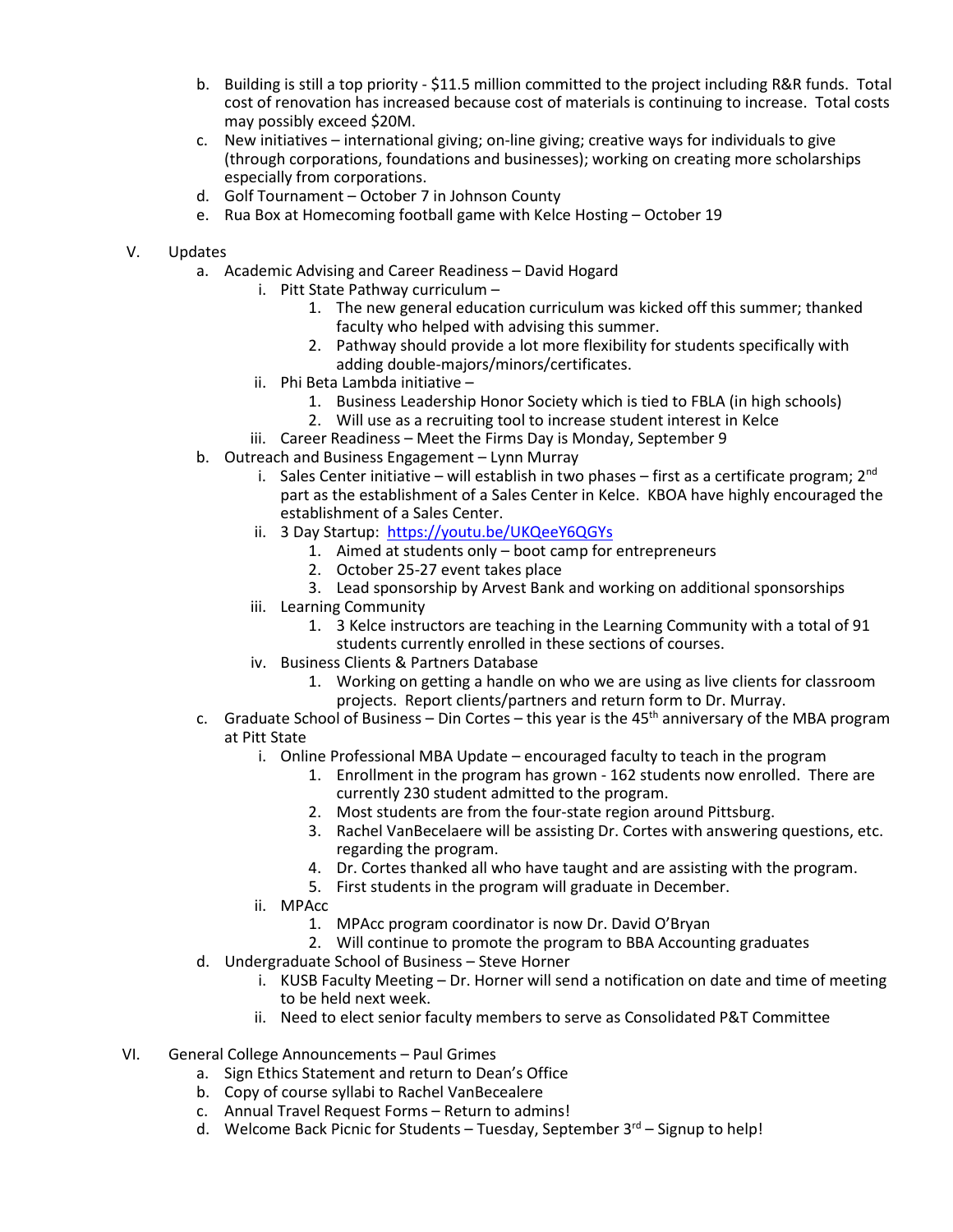- e. Kansas State Fair September 5 to 15; PR and Outreach Signup opportunity!
- f. Kelce Golf Tournament in Johnson County, Monday, October  $7<sup>th</sup>$  Teams Needed!
- g. Kelce Hosts the Rua Skybox Homecoming Game vs. Fort Hays, October  $19^{th}$
- VII. Dean's College Update
	- a. Consolidated P&T Committee (as approved in May)
		- i. Serves as KUSB P&T Committee and the College Promotion Committee
		- ii. Need to elect one senior faculty member in each degree-granting discipline (per unit contract)
	- b. Standing Committees (handout) and Opening Meetings / Dean's Charge / Elections
		- i. See handout for assignments
		- ii. Some committees need to elect chairs
		- iii. Dean will meet with all committees when they have their opening meetings
	- c. Program Coordinators
		- i. Accounting Theresa Presley
		- ii. MPAcc David O'Bryan
		- iii. Business Economics Anil Lal
		- iv. CIS Maeve Cummings
		- v. Finance Kevin Bracker
		- vi. International Business Lynn Murray
		- vii. Management June Freund
		- viii. Marketing Mary Judene Nance
	- d. Current Status of College/University; Enrollment & Budget
		- i. The college and university continue to face two interconnected issues:
			- 1. Enrollment this will be the fifth consecutive fall with university undergraduate enrollment less than the one before; currently down 3.2% from last year (see handout)
				- a. Kelce enrollments remain relatively stable; about 1,000 headcount +/- 100
				- b. However, remember that our college budget is not directly linked to the college's enrollment but is determined by overall university enrollment
				- c. Unknown yet as to what additional cuts will be required to accommodate this year's shortfall
					- i. In the past, all cuts have been pro-rated based on our percentage of the Academic Affairs budget
			- 2. Budget
				- a. College took a late budget cut at the end of the last academic year (\$65K); from reserves and lapsed salaries
				- b. Salary increase only partially covered by recovered state funding and governor's new allocation
				- c. Colleges have been asked to plan for additional cuts
					- i. Two types of cuts and potential sources:
						- 1. "One time money" holdover savings. We have accumulated in excess of \$300K in unspent OOE funds over past three years. Earmarked for building project.
						- 2. "Recurring money" open positions. One TE position in CIS and residuals from phased retirements. Will be preparing a hiring plan for the Provost.
					- ii. Cut already taken in "technology fee" fund distributions. Deans agreed to cut college allocations by 75% for two years. This is year 2. Result is that only contractual obligations and emergency repairs and replacements can be made this year.
	- e. Data Analytics Opportunity and 3 Day Startup Program
		- i. We've been approached by Podium Education about partnering to deliver a data analytics certificate/minor via online delivery:
			- 1. Shortage of data specialists in KC Metro area; Kauffman and Cerner approached Podium to develop strategy to educate needed personnel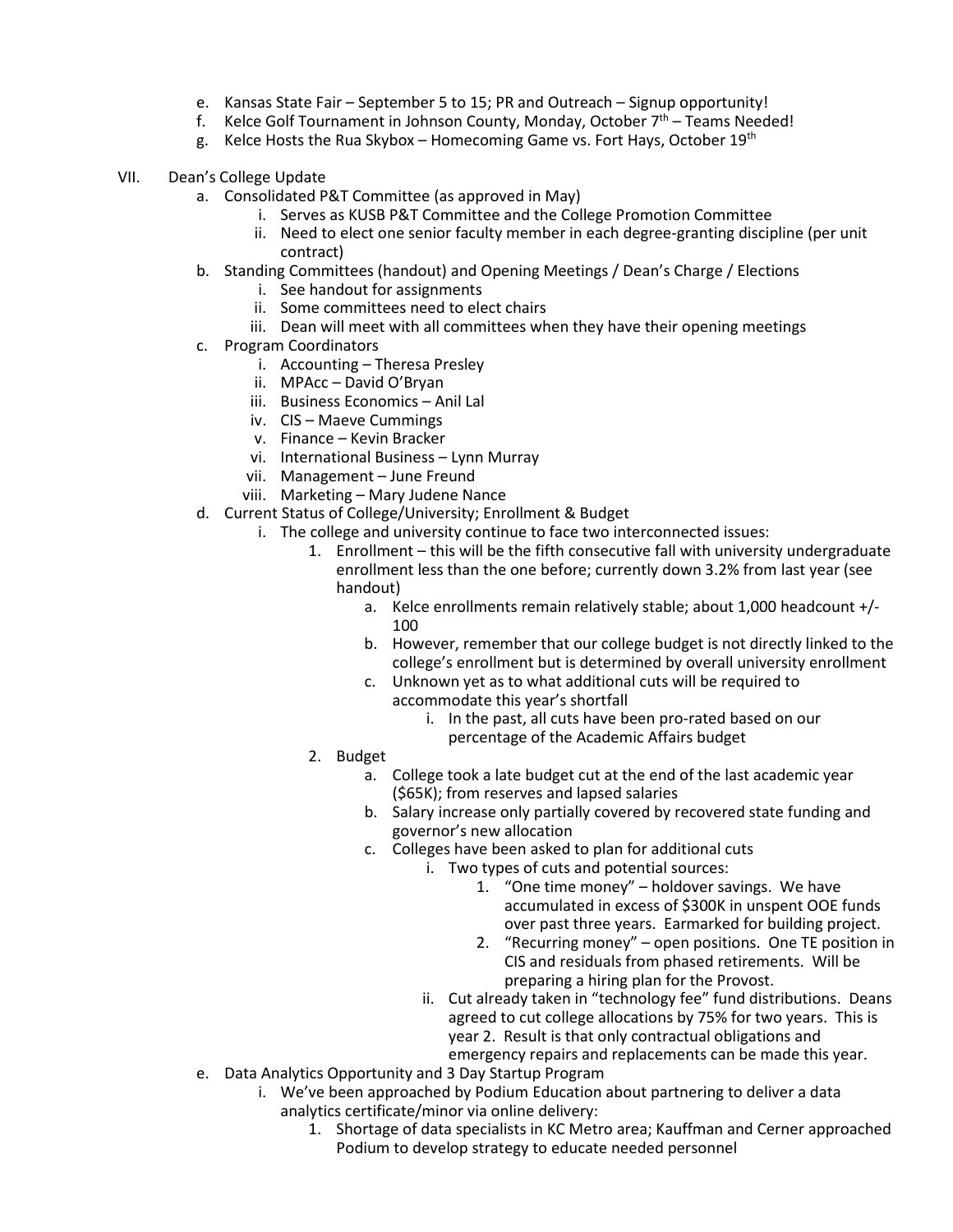- 2. They would provide personnel and courses
- 3. Revenue sharing of additional enrollments
- 4. Exploring possibilities V.P. Ball
- ii. 3-Day Start Up showed video
	- 1. Partnering with Block 22 in a contract with 3 Day Startup to deliver entrepreneurship and innovation program to students this October (25-27).
		- Arvest Bank will be lead sponsor.
			- a. See handouts for details on program
			- b. Lynn Murray will oversee and manage
			- c. Volunteer and recruit
- f. New Terminal Degree Requirements language for handbook
	- i. Revision to Unclassified Personnel Handbook needed due to reorganization. New Language applies college-wide:
		- 1. An earned doctorate (Ph.D., D.B.A., J.D., Ed.D. or international equivalent) in the appropriate discipline or supporting area from an accredited institution of higher education.
- g. AACSB Accreditation Responses to concerns and revisions to standards coming this year
	- i. Areas to address as identified by peer review team (see handout)
		- 1. Review and align Practice Academic (PA) qualifications
		- 2. AOL Process and benchmarks
		- 3. Better link between AOL and curriculum reform
	- ii. AACSB is currently considering revisions to the standards that may potentially impact our work on these concerns
		- 1. Revisions will be announced next month
		- 2. Discussions throughout the year
		- 3. Edits possible based on feedback
		- 4. Final vote will be taken next spring
	- iii. Most like to impact our PA faculty qualifications concern. Revision to AOL were already part of our long-term plan
	- iv. Recommend we immediately proceed with AOL and tweak as needed in response to the standards revisions. Postpone work on Faculty Qualifications until after revisions become clear.
	- v. Our Long-Run Plan Steps Completed
		- 1. New college governance documents and committee structure
		- 2. New Vision Statement, Mission Statement, and Guiding Values Document
		- 3. New Operating Policies Faculty Sufficiency and Faculty Qualifications
		- 4. Development and adoption of new college strategic plan
		- 5. Review and redesign of college curriculum (Revisions to BBA and MBA; creation of MPAcc)
		- 6. Step to complete: Construct a new Assurance of Learning model
			- a. This year we will begin work on the final sixth step:
				- i. Theresa Presley chairs the new Undergraduate Curricula Management and Assurance of Learning Committee which is charged with this action item.
- h. Strategic Goals emphases for the year 3 pillars
	- i. Goal 1: Professionalism
	- ii. Goal 2: Relevance
	- iii. Goal 3: Growth
- i. Items of Emphasis for 2019-2020
	- 1. Objective 1.1 Renovation/Expansion of Building
	- 2. Objective 2.1 Align instruction with workforce/community needs (Data Analytics program and 3-day start up)
	- 3. Objective 3.3 Implement recruitment activities to optimize enrollments
	- 4. Objective 3.5 Marketing and enhancement of college image